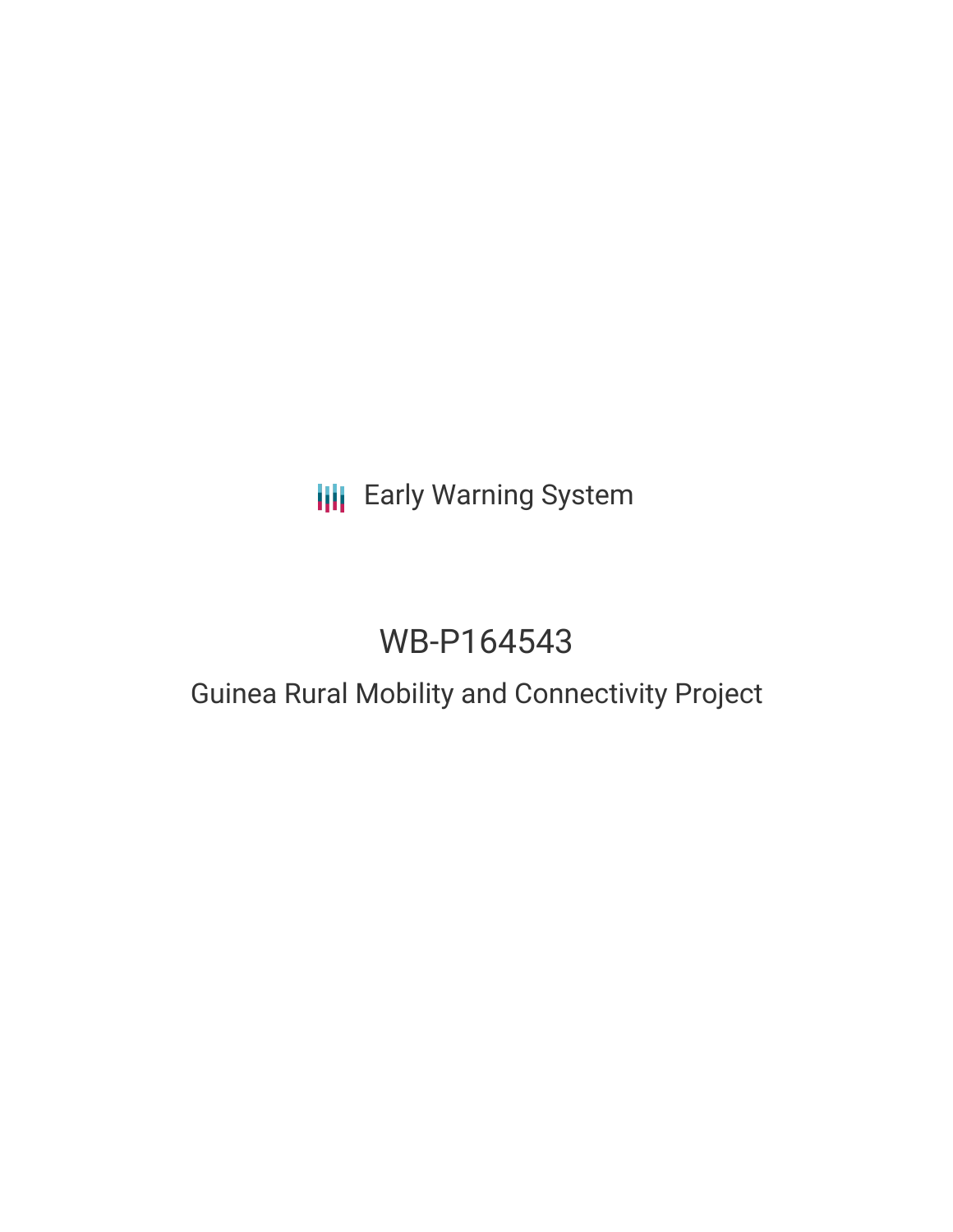

#### **Quick Facts**

| <b>Countries</b>               | Guinea             |
|--------------------------------|--------------------|
| <b>Financial Institutions</b>  | World Bank (WB)    |
| <b>Status</b>                  | Proposed           |
| <b>Bank Risk Rating</b>        | B                  |
| <b>Voting Date</b>             | 2018-12-10         |
| <b>Borrower</b>                | Republic of Guinea |
| <b>Sectors</b>                 | Infrastructure     |
| <b>Investment Amount (USD)</b> | \$40.00 million    |
| <b>Project Cost (USD)</b>      | \$40.00 million    |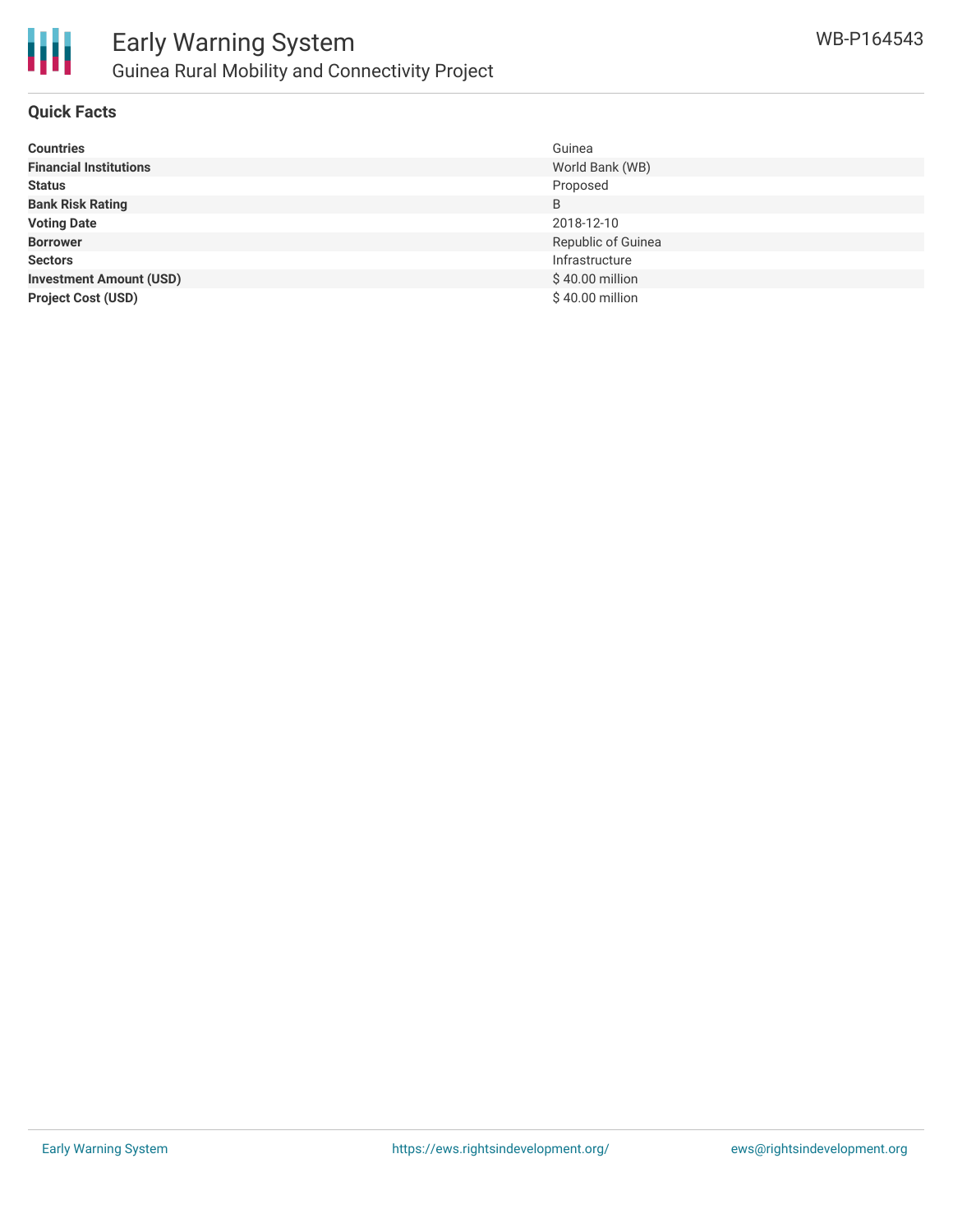

#### **Project Description**

The development objective of Rural Mobility and Connectivity Project for Guinea is to improve and sustain the rural population's road access to markets and basic services. This project has four components. 1) The first component, Rural Roads and Small Community Facilities Rehabilitation, aims to include civil works for rehabilitation of about eight hundred kilometers of rural roads and four bridges in selected six prefectures. 2) The second component, Capacity Building for Road Maintenance and Road Safety, aims at providing capacity building for public and local authorities to tackle different issues, including business process improvement, human resources capacity building, road asset management, planning and financing capacity, road maintenance and road safety. 3) The third component, Project management, aims at ensuring that the project is efficiently managed and monitored, and that performance and outcomes are carefully tracked by the Project Implementation Unit (PIU) and the implementing agencies. 4) The fourth component, Contingent Emergency Response, can be activated should the need arise to redirect some of the project resources to respond to an emergency.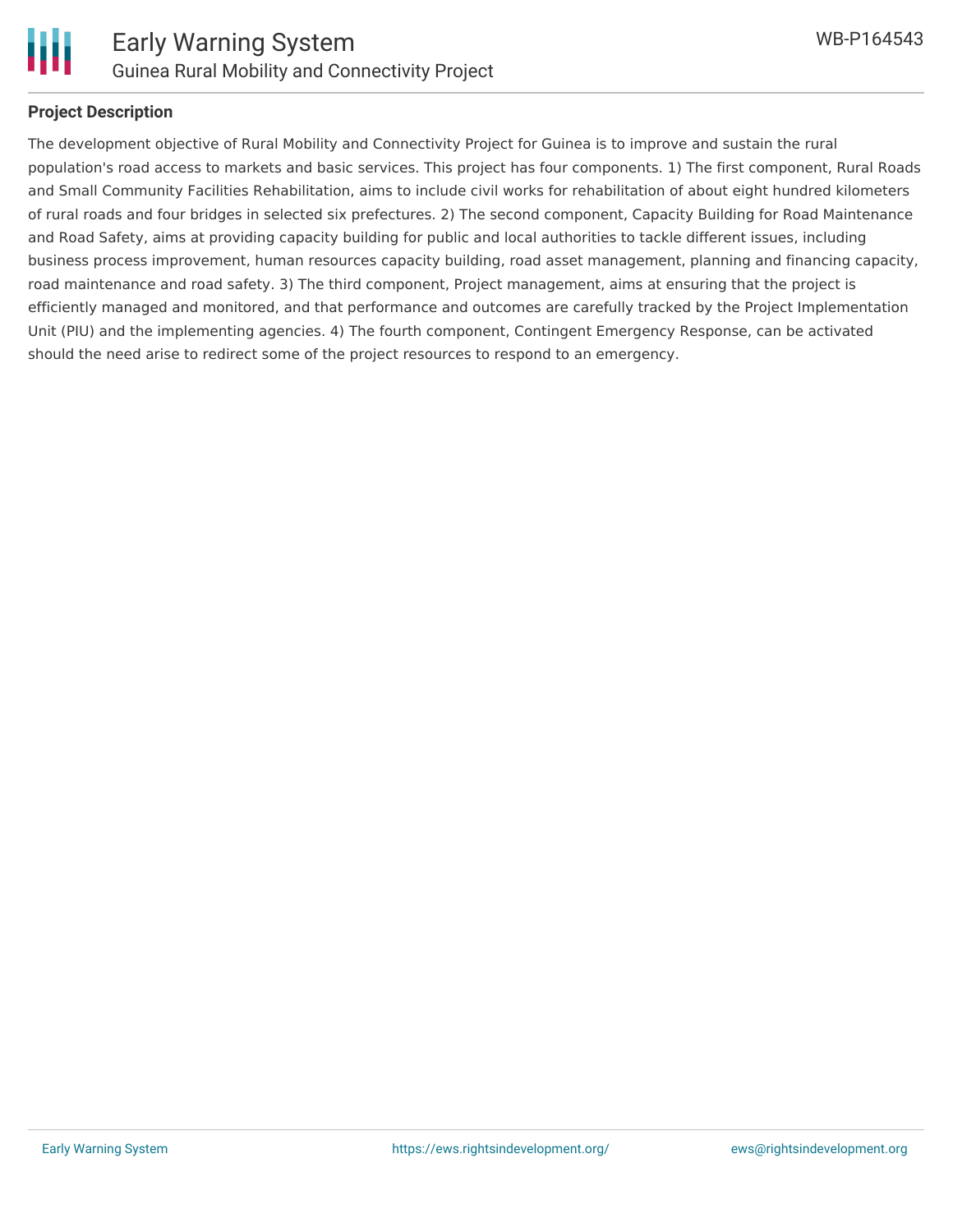

### Early Warning System Guinea Rural Mobility and Connectivity Project

#### **Investment Description**

World Bank (WB)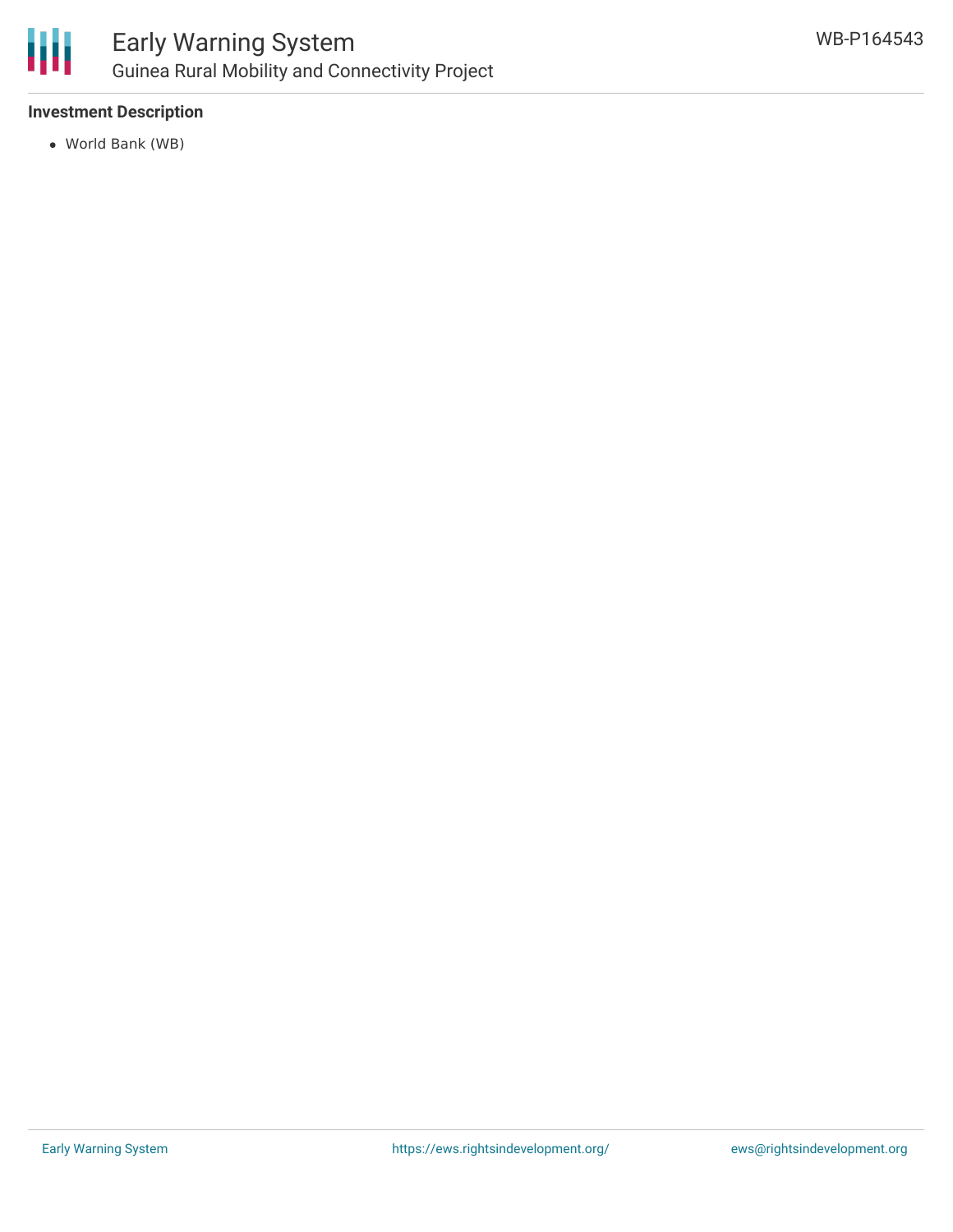

#### **Contact Information**

Republic of Guinea Pema Guilavogui Minstère du Plan - Secretaire general g\_pema@yahoo.fr

ACCOUNTABILITY MECHANISM OF WORLD BANK

The World Bank Inspection Panel is the independent complaint mechanism and fact-finding body for people who believe they are likely to be, or have been, adversely affected by a World Bank-financed project. If you submit a complaint to the Inspection Panel, they may investigate to assess whether the World Bank is following its own policies and procedures for preventing harm to people or the environment. You can contact the Inspection Panel or submit a complaint by emailing ipanel@worldbank.org. You can learn more about the Inspection Panel and how to file a complaint at:

http://ewebapps.worldbank.org/apps/ip/Pages/Home.aspx.